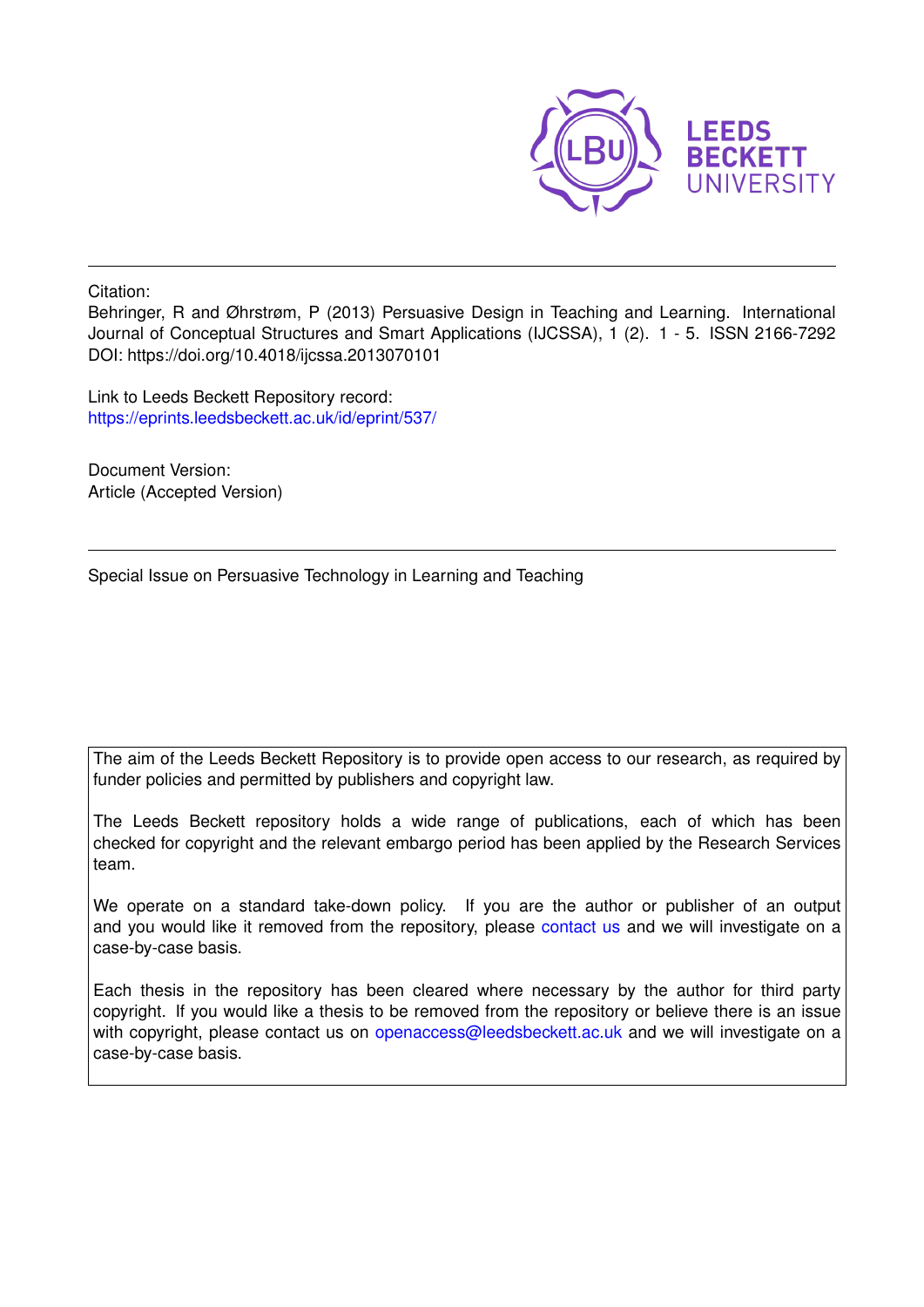# **Persuasive Design in Teaching and Learning**

#### **Reinhold Behringer\***

*Leeds Metropolitan University, UK*

#### **Peter Øhrstrøm**

*Aalborg University, Denmark*

## **ABSTRACT**

The EuroPLOT project (2010-2013) has developed Persuasive Learning and Technologies (PLOTs) and has evaluated them in four real-world case studies, which cover the widely different teaching scenarios of university education, adult learning in industry, informal learning at a museum, literature studies, and language learning. At the International Workshop of EuroPLOT Persuasive Technology for Learning, Education and Teaching (IWEPLET 2013), the results of the project were presented, and an overview of related research was given. One of the main conclusions of EuroPLOT has been that the specific learning context has to be considered when applying persuasive designs. At IWEPLET 2013, both the theoretical background as well as evaluations of persuasive technology demonstrations were presented. This paper provides an overview of these presentations.

*Keywords:* Persuasive Technology, Persuasive Design, Technology-Enhanced Learning, learning objects, case studies

## **INTRODUCTION**

The concept of *Persuasive Technology* (PT) is based on the idea that through technology, the behaviour and attitudes of people can be influenced resp. changed through conscious implementation of *Persuasive Design* concepts. This has been introduced by BJ Fogg (1998) and has been further expanded in his seminal work (Fogg, 2003), in which he identifies three roles which a computer can play in Persuasive Design: Tools, Media, and Social Actors (ibid., pp. 23 and following). The following core types of Persuasive Tools are identified (Chapter 3):

- 1. Reduction,
- 2. Tunnelling,
- 3. Tailoring,
- 4. Suggestion,
- 5. Self-Monitoring,
- 6. Surveillance,
- 7. Conditioning.

These types of persuasive tools may be said to represent important principles in persuasive theory for influencing a person's behaviour or attitude. This holds in general, and particularly in learning contexts. Already early on, the ethical concerns regarding this approach have been voiced (e.g. Berdichevsky, 1999), and further use of these persuasive principles did proceed under considerations of these concerns (Verbeck, 2006).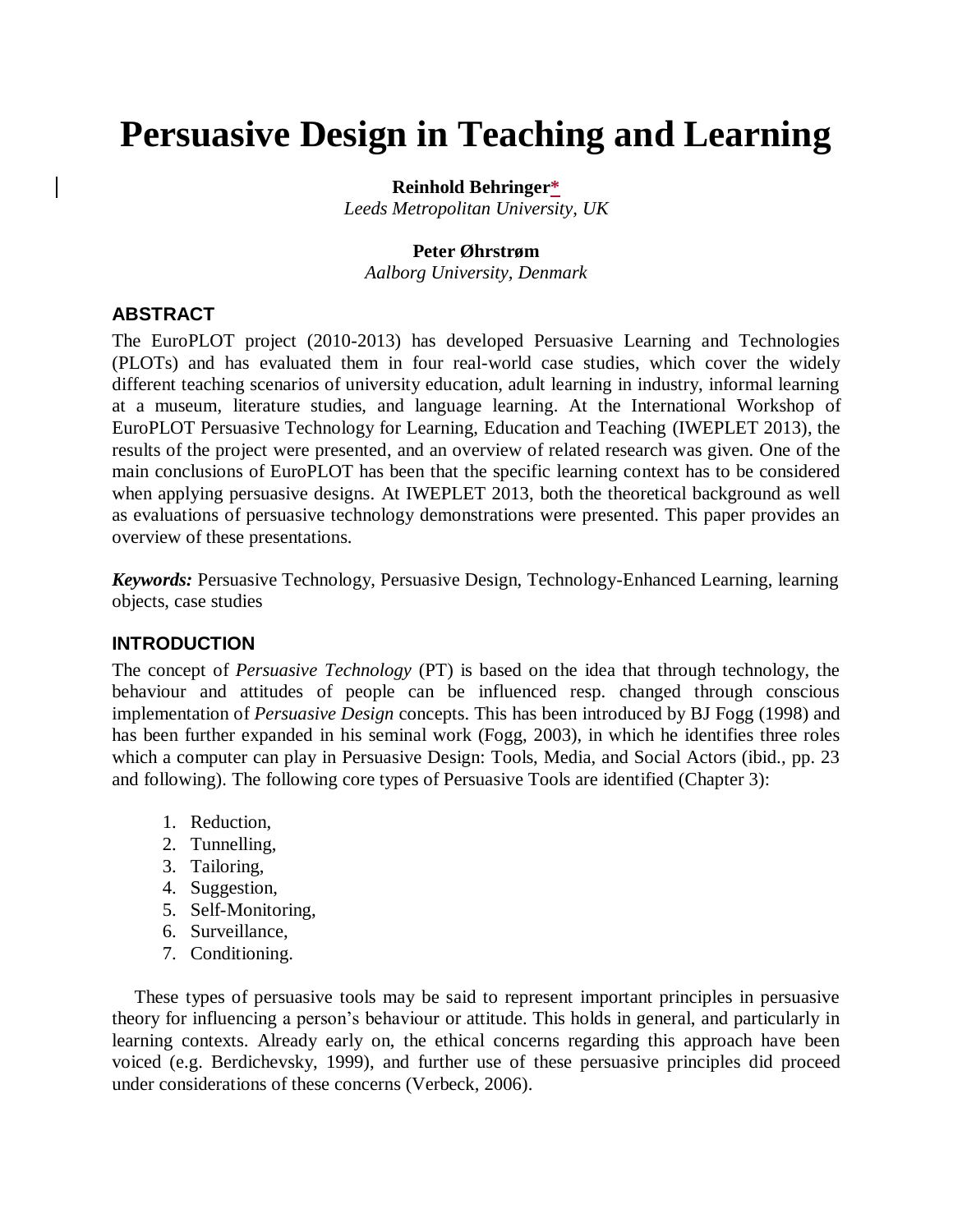In the domain of learning, persuasion in general has been applied by "good" and effective teachers throughout history. The advent of technology-enhanced learning has then prompted research into how the *persuasive design* principles could be harnessed for making machineguided learning more effective and persuasive. In 2010, the EuroPLOT consortium was formed to investigate how persuasive technology could be used in learning and teaching by developing and evaluating Persuasive Learning Objects and Technologies (PLOTs) in four different realworld case studies. These included a wide variety of learning contexts, scenarios, and styles, which demonstrated in an exemplary manner the possible application of these technologies in learning and teaching. The concluding event for this project was the International Workshop on EuroPLOT Persuasive Technologies for Learning, Education, and Teaching (IWEPLET) and it took place in Paphos (Cyprus), co-hosted with the EC-TEL 2013 conference. At this event, the results from the EuroPLOT project were presented, as well as research that goes beyond its original scope (Behringer and Sinclair, 2013). The following sections provide an overview of the papers presented at IWEPLET 2013. A few of these authors have contributed here in this Special Issue with extended papers about related research, showing novel aspects that go beyond their IWEPLET publications.

#### **THERORETICAL CONSIDERATIONS**

The challenge to define a fundamental framework of Persuasive Technology has been taken up by Wiafe (2013) in his concept of a Unified Framework for Analysis, Design and Evaluation, based on relationships between attitude and behavior models. Tørning (2013) did provide a literature survey and review of several persuasive design models specifically for technologyenhanced learning. One of the main conclusions of the EuroPLOT project was that one cannot simply add persuasive design elements in the design of learning objects and expect that these would then be "persuasive" (Gram-Hansen, 2012). Instead, one needs to consider the specific context of the learning situation and then exercise judicious care in applying the persuasive design that is appropriate for this context (Gram-Hansen, 2013). This has been applied in the concept of immersive layers design with geographical, temporal, and conceptual layers (Grund-Sørensen, 2013a), primarily in an application for literature studies, and secondarily in an application for informal learning in a museum context.

#### **THE EUROPLOT CASE STUDIES**

In the EuroPLOT project (2010-2013), two tools have been developed for creating learning objects which are based on persuasive principles: the PLOTMaker tool is a further development from GLOMaker and allows the creation of learning objects through a graphical interface (Smith and Chinnici, 2013). Three case studies have used this tool to develop persuasive learning objects.

In an industrial context, employees often need training in how to implement and handle new regulatory demands. This is especially important in the case of using chemical substances which may be harmful. The case study about Chemical Handling (Winther-Nielsen and De Rosa Carstensen, 2013) has developed learning objects which teach health and safety aspects, employing the persuasive design elements of tailoring and simulation.

For academic business computing at the undergraduate level, persuasive learning objects have been developed to teach basic SQL (Soosay and Mikulecká, 2013). The goal of this case study is to demonstrate the applicability of this approach in two different countries and languages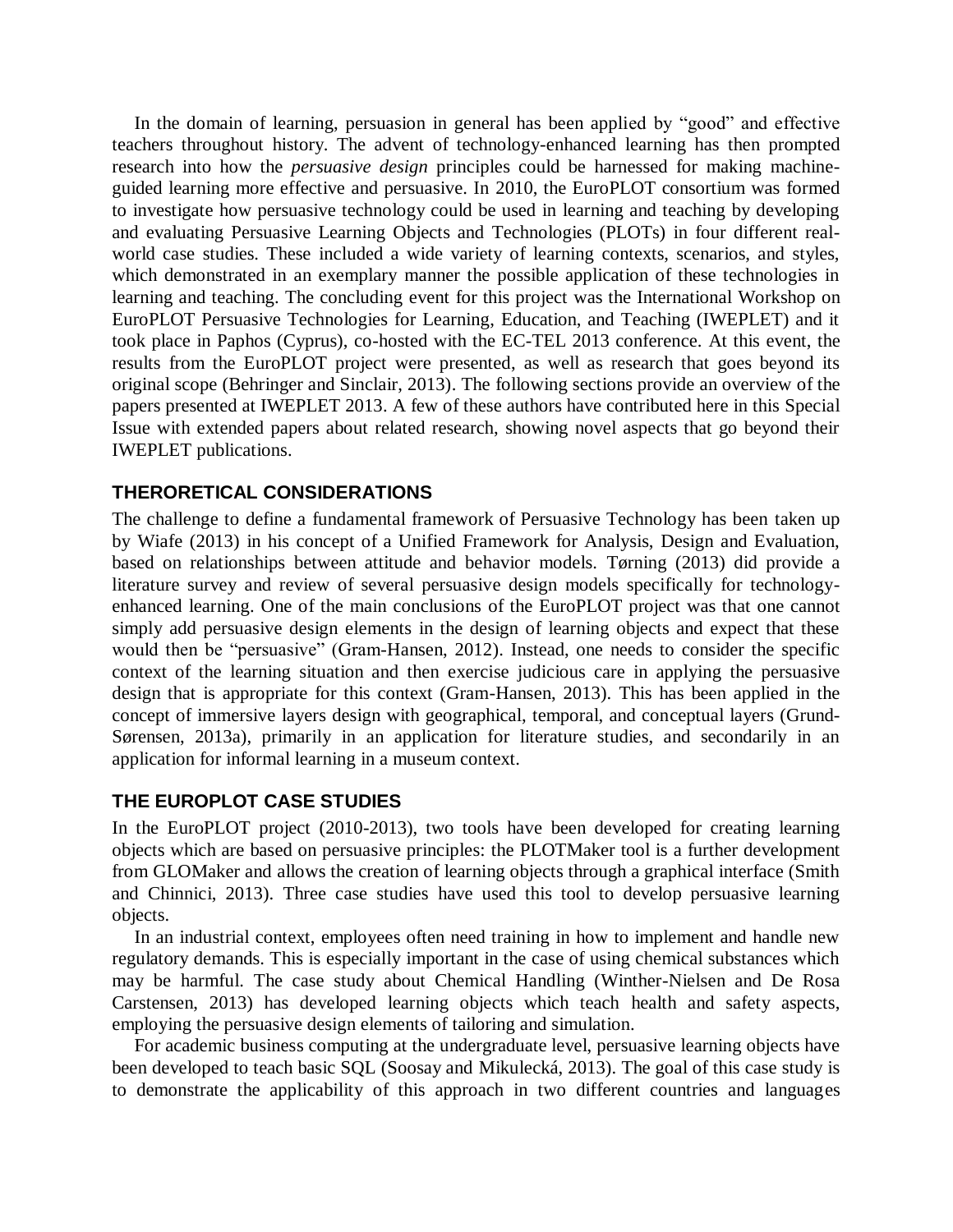(English in UK, Czech in Czech Republic), employing the persuasive principles of reduction and interactivity.

Informal learning in the context of literature studies and a museum context has been examined in relation to the presentation of the presentation of the life and work of the Danish playwright, pastor and poet, Kaj Munk (Grund-Sørensen, Gram-Hansen, and Øhrstrøm, 2013). Here, Augmented Reality allows the learner to visit the museum virtually on a mobile device, using location-based technology (Bech, 2013). Furthermore, the works of Kaj Munk can be explored with the Kaj Munk Study Edition desktop application which allows annotated browsing and retrieval of large corpus texts through the architectural underpinning of the Emdros text database engine (Sandborg-Petersen, 2013).

The Emdros database is also at the core of the other technology, developed in EuroPLOT: The PLOTLearner system is designed to teach language by browsing large language text collections (Winther-Nielsen, 2013a). In EuroPLOT, this has been evaluated in teaching the Ancient Hebrew language of the Hebrew Bible (Winther-Nielsen, 2013b).

The evaluation of these case studies has revealed an overall positive attitude of the learners towards their learning experience in these case studies (Herber, 2013). Weaker points have included a lack of self-monitoring and suggestion. Furthermore, learners in some cases were not aware of the various feedback options which were provided by the learning objects. Based on this evaluation, recommendations will be provided in the final report of EuroPLOT.

## **FURTHER OUTLOOK**

Going beyond the scope of the EuroPLOT project, several papers at IWEPLET 2013 presented approaches of new concepts in which persuasive designs have been implemented. Mobile Learning has been explored by Gram-Hansen, Kristensen, and Gram-Hansen (2013) in the context of school children. The use of robotic dolls can help Autism therapy and education, as shown by Bertel and Rasmussen (2013). Important is also the measurement of assessment: Gottschalk and Winther-Nielsen (2013) have applied learning theory in data mining of students' learning success. And Brangier and Desmarais (2013) have examined two persuasion grids for the evaluation of motivation and persuasion. The Conceptual Pond by Grund-Sørensen (2013b) provides a simple way of collecting qualitative user feedback.

## **CONCLUSION**

The EuroPLOT project has successfully demonstrated and evaluated the exemplary use of persuasive technology in a wide variety of learning scenarios. Further work is needed to provide a more rigid evaluation against other more traditional learning methods and to establish how persuasive technology can be used successfully in teaching contexts.

## **ACKNOWLEDGEMENT**

The EuroPLOT project was funded by the Education, Audiovisual and Culture Executive Agency (EACEA) of the European Commission through the Lifelong Learning Program with grant #511633.

## **REFERENCES**

Bech, C.J. (2013). Augmented Reality in Persuasive Learning: The Kaj Munk Case. In Behringer and Sinclair (eds., 2013), (pp. 127-134).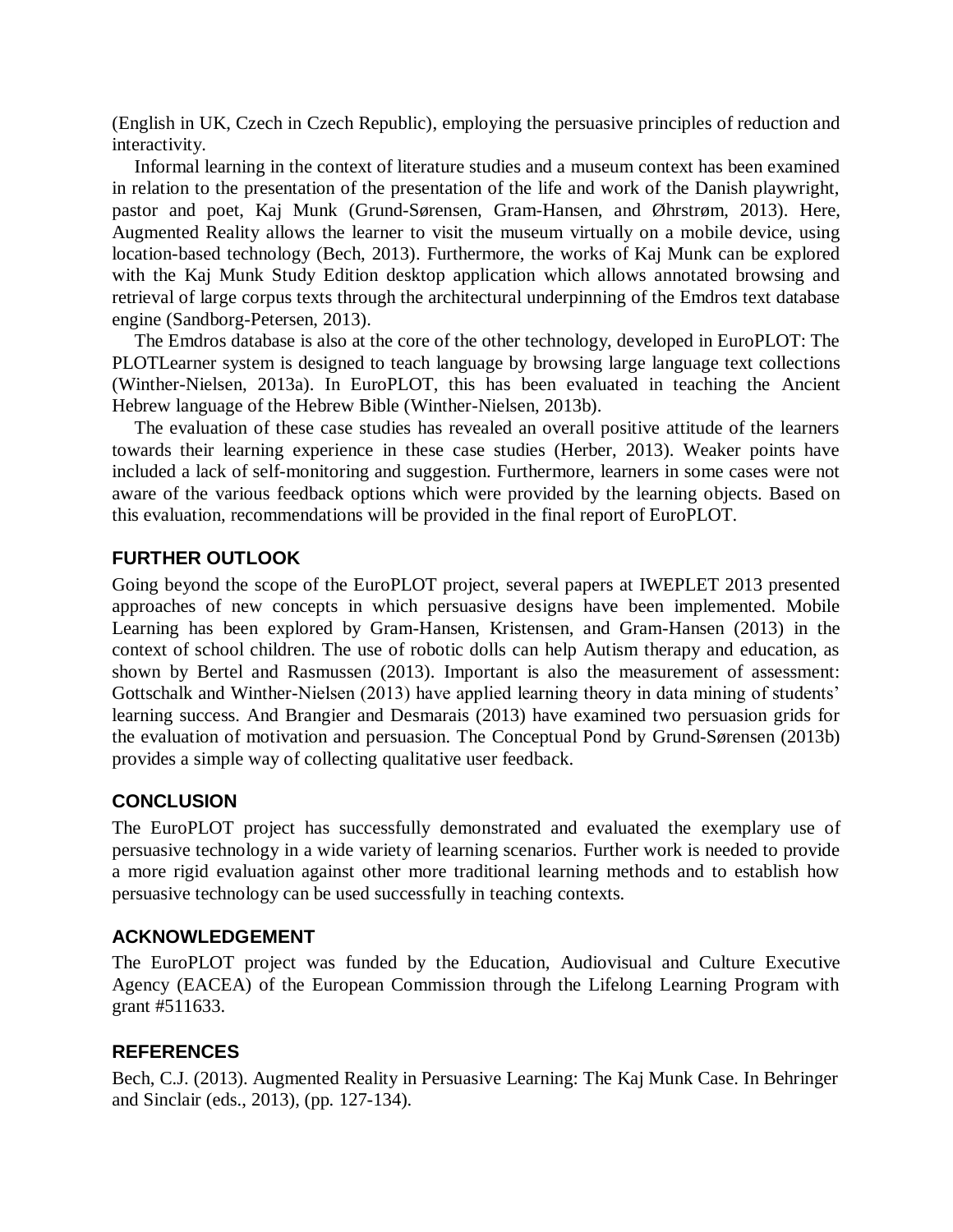Behringer, R., and Sinclair, G. (Eds.). (2013). *International Workshop on EuroPLOT Persuasive Technology for Learning, Education, and Teaching (IWEPLET 2013).* Paphos (Cyprus). ISBN 978-1-291-47628-6.

Bertel, L.B., and Rasmussen, D.M. (2013). PEERs at Play: A Case Study on Persuasive Educational and Entertainment Robotics in Autism Therapy and Education. In Behringer and Sinclair (eds., 2013), (pp. 161-168).

Berdichevsky, D., and Neuenschwander, E. (1999). Toward an Ethics of Persuasive Technology. In *Communications of the ACM*, *42*(5), 51-58, May 1999.

Brangier, M. and Desmarais, M. (2013). A Set of Criteria to Access Motivation and Persuasion of e-Learning Applications. In Behringer and Sinclair (eds., 2013), (pp. 117-124).

EuroPLOT (2010). Persuasive Learning Objects and Technologies. Retrieved 28.October 2013, from [http://www.eplot.eu](http://www.eplot.eu/)

Fogg, BJ (1998). Persuasive computers, perspectives and research directions. In *CHI 1998,* Los Angeles: ACM Press.

Fogg, BJ (2003). *Persuasive Technology - Using Computers to Change What We Think and Do*. San Francisco, CA: Morgan Kaufmann Publishers

Gottschalk, J., and Winther-Nielsen, N. (2013). Persuasive Skill Development: On

Computational Surveillance Strategies for Modeling Learning Statistics with PLOTLearner. In Behringer and Sinclair (eds., 2013), (pp. 71-77).

Gram-Hansen, S.B. (2012). *Persuasive Learning Designs*. Deliverable D3.3 of the EuroPLOT project.

Gram-Hansen, S.B. (2013). Persuasive Design - A Matter of Context Adaptation? In Behringer and Sinclair (eds., 2013), (pp. 71-77).

Gram-Hansen, S.B., Kristensen, D.K., and Gram-Hansen, L.B. (2013). In Behringer and Sinclair (eds., 2013), (pp. 153-160).

Grund-Sørensen, C. (2013a). Immersive Layers Design Exploring Culture through a Persuasive Multimodal Interface. In Behringer and Sinclair (eds., 2013), (pp. 91-98).

Grund-Sørensen, C. (2013b). Intuitive Surveying & Quantification of Qualitative Input through the Conceptual Pond. In Behringer and Sinclair (eds., 2013), (pp. 135-142).

Grund-Sørensen, C., Gram-Hansen, S.B., Øhrstrøm, P. (2013). Kaj Munk: Using Persuasive Learning. In Behringer and Sinclair (eds., 2013), (pp. 45-52).

Herber, E. (2013). Designing the Persuasive Learning Experience. In Behringer and Sinclair (eds., 2013), (pp. 61-65).

Sandborg-Petersen, U. (2013). Architecture of Applications Built on Emdros: Case Studies in Systems for Persuasive Learning. In Behringer and Sinclair (eds., 2013), (pp. 143-150).

Smith, C., and Chinnici, V. (2013). PLOTMaker – Persuasive Learning Design through Context Engineering. In Behringer and Sinclair (eds., 2013), (pp. 9-20).

Soosay, M., and Mikulecká (2013). Applying Persuasive Principles to Influence students in Adopting Deeper Learning Approaches. In Behringer and Sinclair (eds., 2013), (pp. 37-44).

Tørning, K (2013). Persuasive Design of TEL: Models and Challenges. In Behringer and Sinclair (eds., 2013), (pp. 79-89).

Verbeek, P.-P. (2006). Persuasive Technology and Moral Responsibility: Toward an ethical framework for persuasive technologies. In *Persuasive 06*.

Wiafe, I. (2013). A Unified Framework for Analysing, Designing and Evaluating Persuasive Multimodal Interface. In Behringer and Sinclair (eds., 2013), (pp. 99-106).